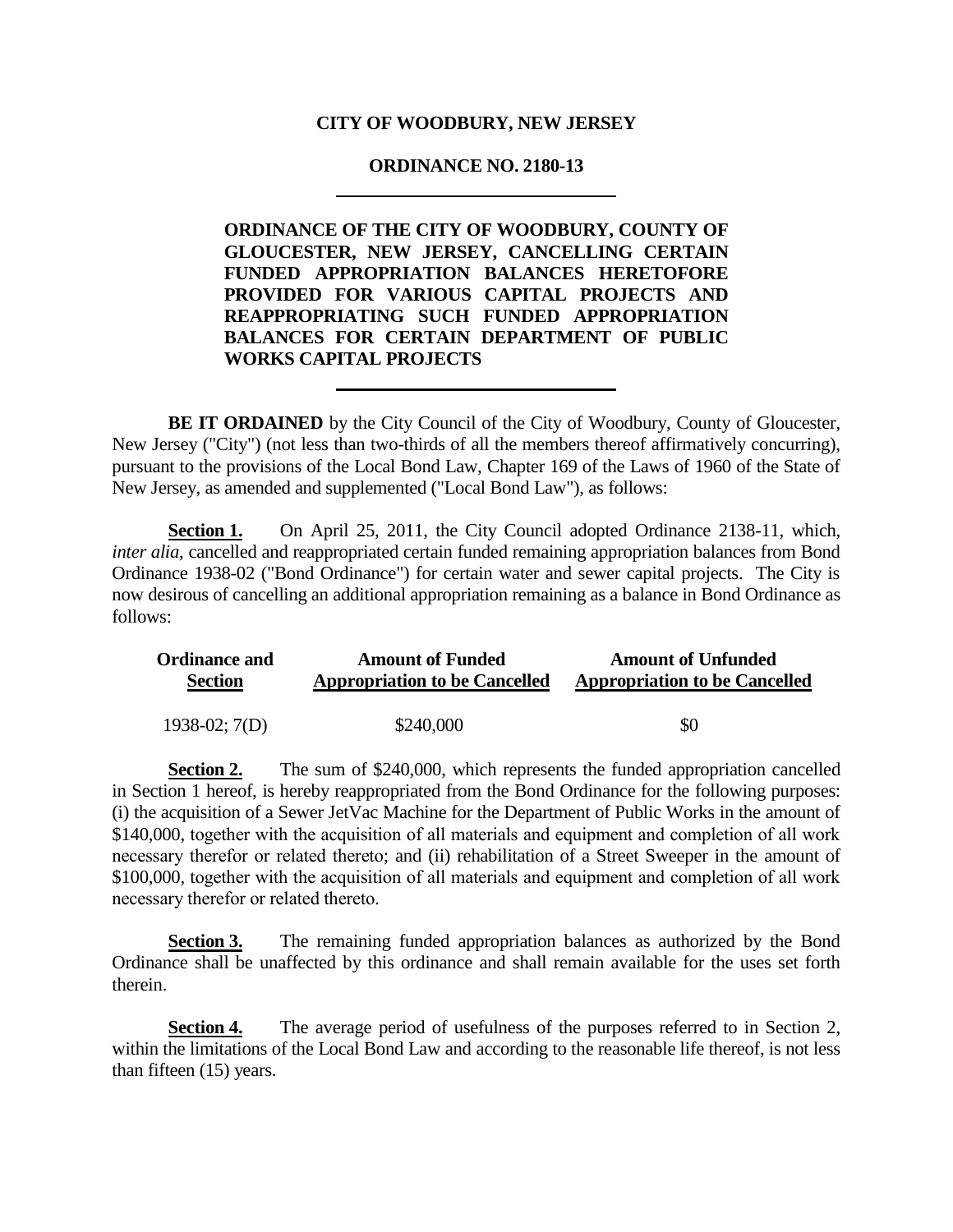**Section 5.** The Capital Budget is hereby amended to conform with the provisions of this ordinance to the extent of any inconsistency therewith, and the resolution promulgated by the Local Finance Board showing full detail of the amended Capital Budget and Capital Program as approved by the Director of the Division of Local Government Services, is on file with the City Clerk and available for inspection.

**Section 6.** The improvements authorized hereby are not current expenses and are general improvements that the City may lawfully make. No part of the cost of the improvements authorized hereby has been or shall be specially assessed on any property specially benefited thereby.

**Section 7.** All ordinances, or parts of ordinances, inconsistent herewith are hereby repealed to the extent of such inconsistency.

**Section 7.** This ordinance shall take effect twenty (20) days after the first publication thereof after final passage.

**THE FOREGOING** was introduced by the City Council of the City of Woodbury at a regular meeting held on April 23, 2013. This Ordinance will be considered for adoption at final reading and public hearing to be held on May 14, 2013 at 7:30 p.m. or at such time as may be determined and announced, in City Hall, Council Chambers, 33 Delaware Street, Woodbury, New Jersey, at which time and place all persons interested will be given the opportunity to be heard concerning said Ordinance. During the time prior to and up to and including the date of such meeting, copies of said Ordinance will be made available at the City Clerk's Office without charge to the members of the general public who may request same.

> WILLIAM H. FLEMING, Jr., President of Council

\_\_\_\_\_\_\_\_\_\_\_\_\_\_\_\_\_\_\_\_\_\_\_\_\_\_\_\_\_\_\_\_

Attest:

ROY DUFFIELD, City Clerk

Approved:

WILLIAM J. VOLK, Mayor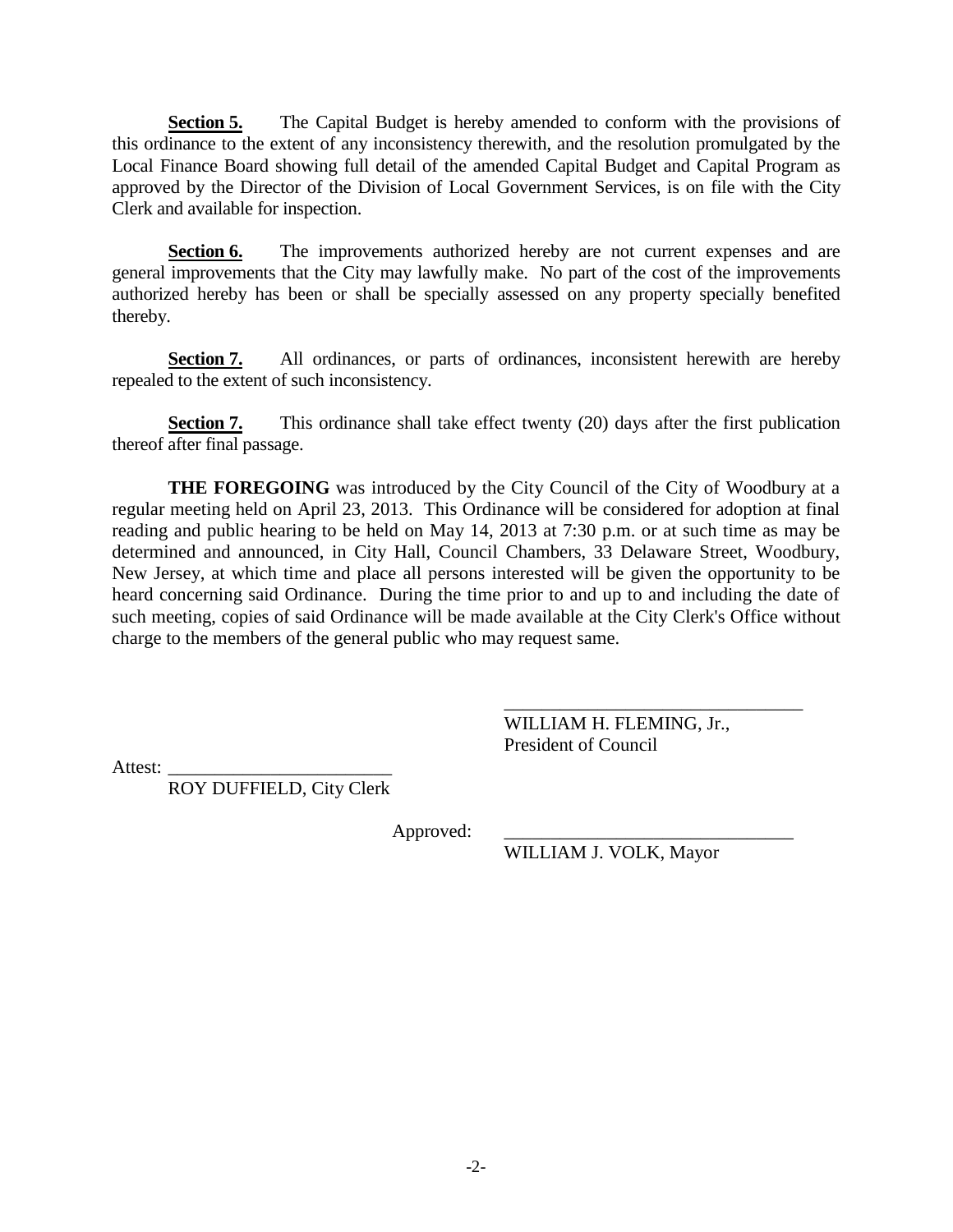Introduced and passed on first reading at a regular meeting of the Mayor and City Council of the City of Woodbury on April 23, 2013, and finally passed by said Mayor and City Council at a regular meeting held May 14, 2013.

> WILLIAM H. FLEMING, Jr., President of Council

\_\_\_\_\_\_\_\_\_\_\_\_\_\_\_\_\_\_\_\_\_\_\_\_\_\_\_\_\_\_\_\_

Attest:

ROY DUFFIELD, City Clerk

Approved:

WILLIAM J. VOLK, Mayor